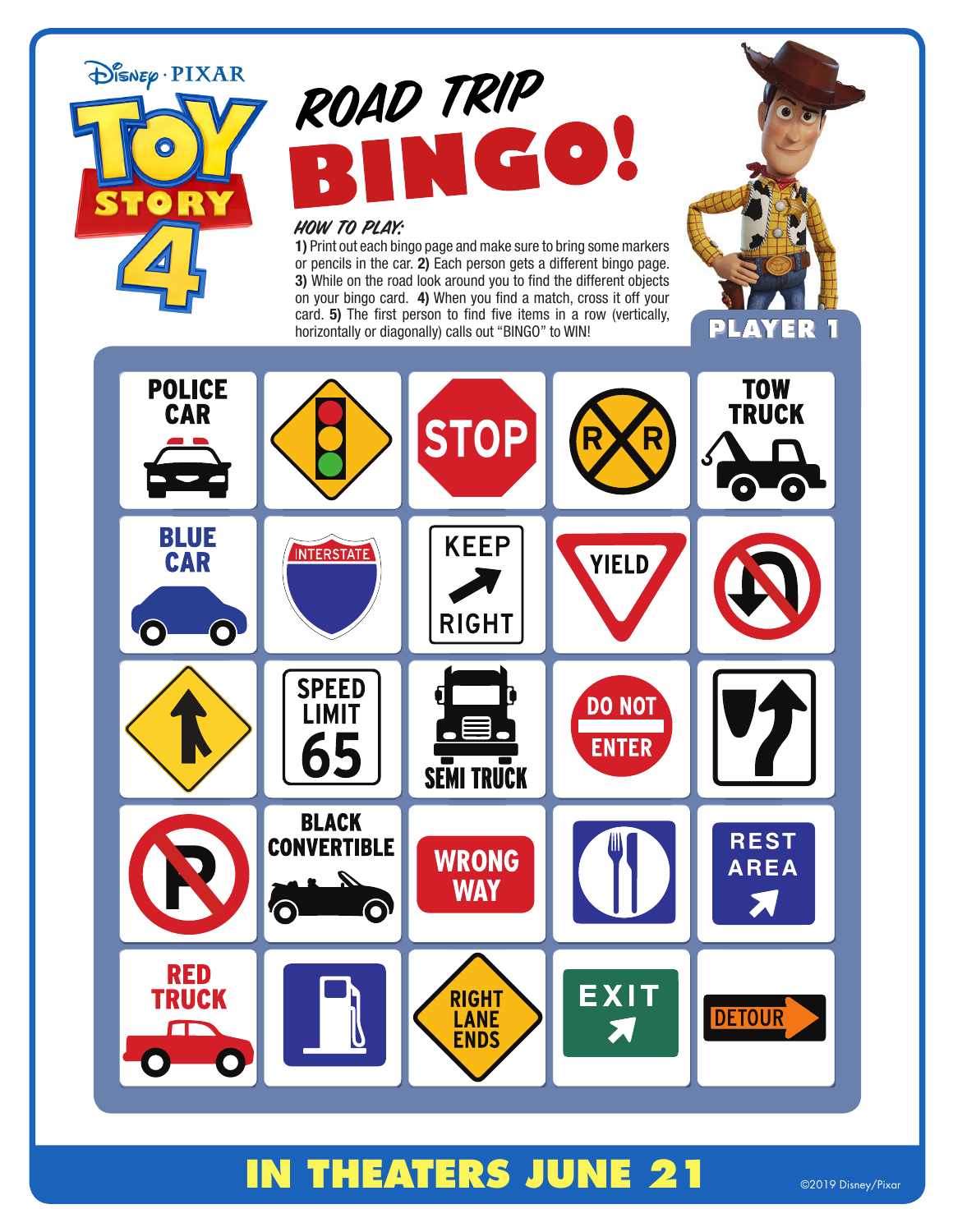

6

**DO NOT** 

**ENTER** 

**STO** 

**SEMI TRUCK** 

## **IN THEATERS JUNE 21** @2019 Disney/Pixar

**TOW TRUCK** 

 $\bullet$ 

**RIGHT LANE** 

**ENDS** 

0

**POLICE** 

**CAR** 

**BLUE** 

**CAR** 

 $\odot$ 

 $\ddot{\bullet}$ 

**INTERSTATE**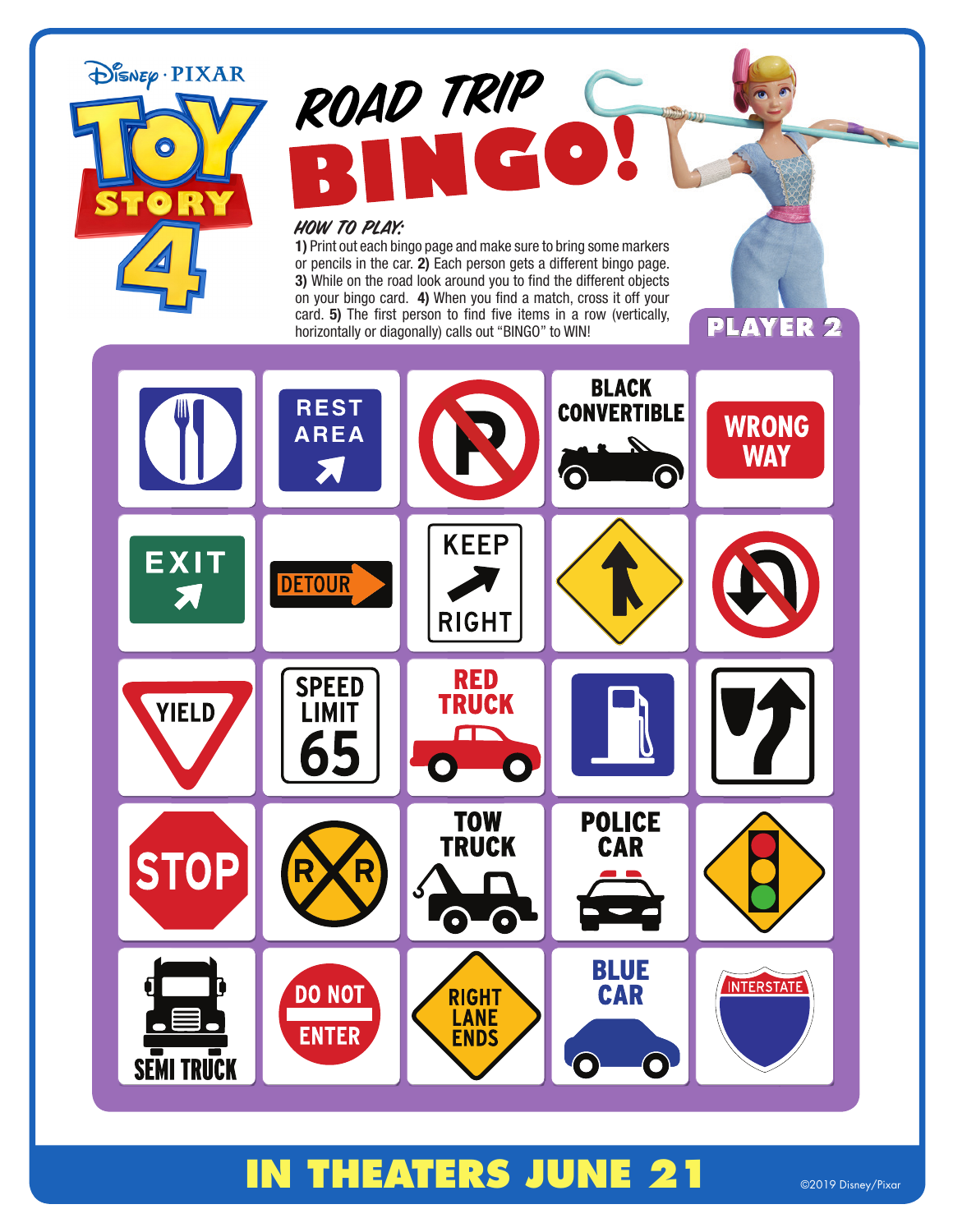

#### **IN THEATERS JUNE 21** @2019 Disney/Pixar